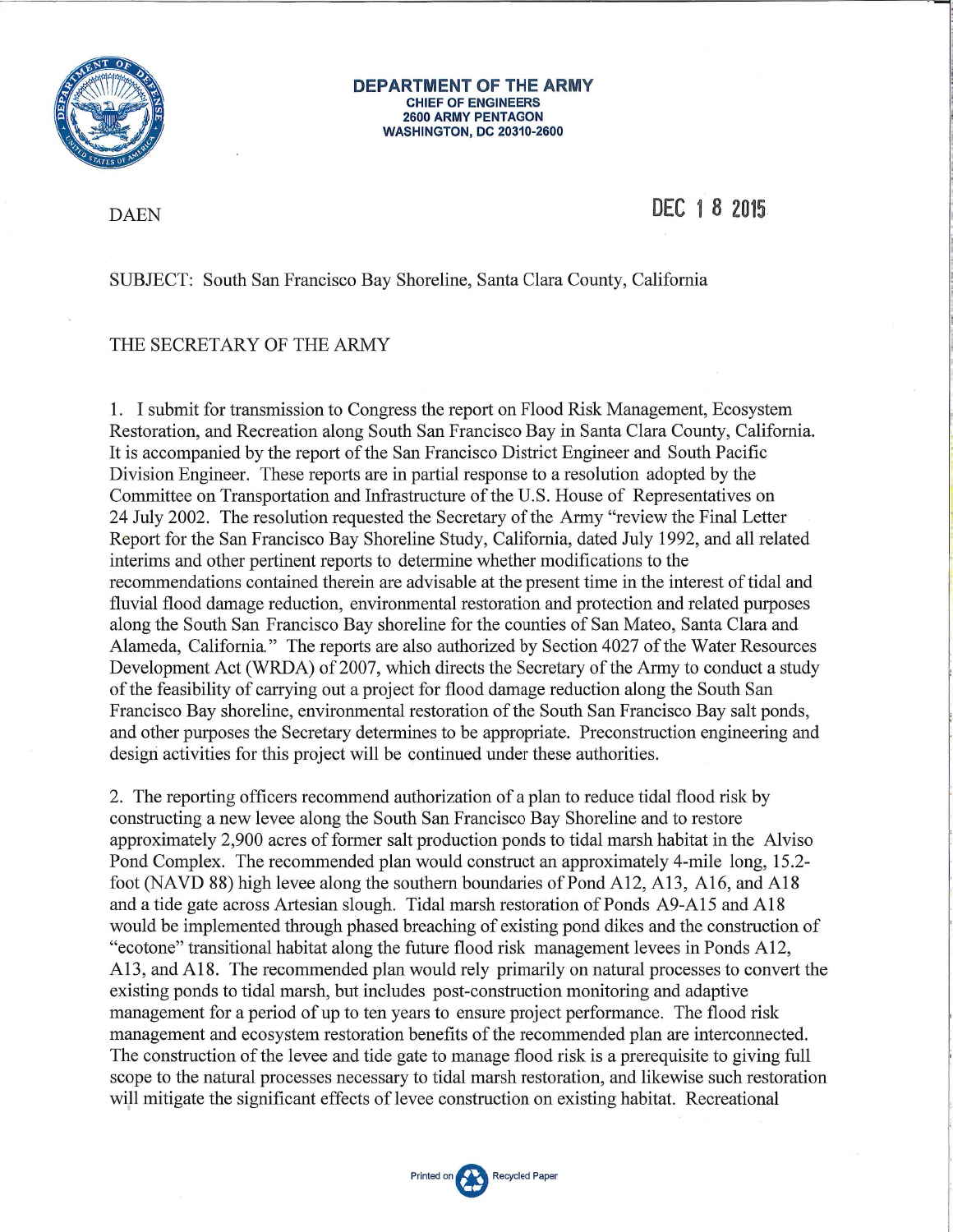opportunities would be significant with the restoration of the tidal marsh areas. Recreational features in the recommended plan include two pedestrian bridges, viewing platforms, and benches. The new levees would also be available for recreational access. The recommended plan is a locally preferred plan (LPP); therefore the non-federal sponsors are responsible for 100 percent of the costs above the National Economic Development/National Ecosystem Restoration (NED/NER) Plan.

3. The Santa Clara Valley Water District and California Coastal Conservancy are the nonfederal cost-sharing partners for all features. Based on October 2015 price levels, the estimated total first cost of the plan is \$173,900,000, including \$91,870,000 for Flood Risk Management (FRM), \$75,716,000 for Ecosystem Restoration (ER), and \$6,314,000 for recreation. The federal share of the total project cost is about \$69,521,000 (65 percent of the NED/NER Plan cost for FRM, 58 percent of the NED/NER Plan cost for ER, and 50 percent of the cost for recreation) and the non-federal cost share is about \$104,379,000 (35 percent of the NED/NER Plan cost for FRM, 42 percent of the NED/NER Plan cost for ER, and 50 percent of the cost for recreation, plus 100 percent of the costs of the LPP above the cost of the NED/NER Plan). The non-federal sponsor will not seek reimbursement for lands, easements, relocations, rights-ofway, and disposal sites (LERRDs) costs in excess of 35 percent of the total first cost for the ER component of the NED/NER Plan.

4. In accordance with the cost sharing provisions of Section 103 of WRDA 1986, as amended (33 U.S.C. 2213), the f ederal share of the first costs of the FRM features is 65 percent of the first cost of FRM features for the NED/NER Plan. The non-federal share is equal to 35 percent of the first cost of FRM features for the NED/NER Plan, plus 100 percent of the incremental costs of the LPP FRM features above the costs for the NED/NER Plan FRM features. The total Federal share is estimated at about \$49,502,000 (54 percent) and the non-federal share is estimated at about \$42,368,000 (46 percent). The cost of LERRDs for the FRM component of the project is estimated at \$2,116,000. The non-federal sponsors are responsible for the Operation, Maintenance, Repair, Replacement, and Rehabilitation (OMRR&R) of the project after construction, a cost currently estimated at about \$538,000 per year.

5. In accordance with the cost sharing provisions of Section 103 of WRDA 1986, as amended (33 U.S.C. 2213), the federal share of the first costs of the ER component of the project would be 65 percent of the first cost for the ER component of the NED/NER Plan, and the non-federal share would be 35 percent. The first cost of LERRDs for the ER component of the NED/NER Plan is equal to 42 percent of the total first cost. The non-federal sponsor will not seek reimbursement for LERRDs costs in excess of 35 percent of the total first cost for the ER component of the NED/NER Plan. Therefore the federal share of the first cost for ER is equal to 58 percent of the first cost of the ER component of the NED/NER Plan. The non-federal share is equal to 42 percent of the first cost for the ER component of the NED/NER Plan, plus 100 percent of the incremental costs of the ER component of the LPP above the first cost of the ER component of the NED/NER plan. The total federal share is estimated at about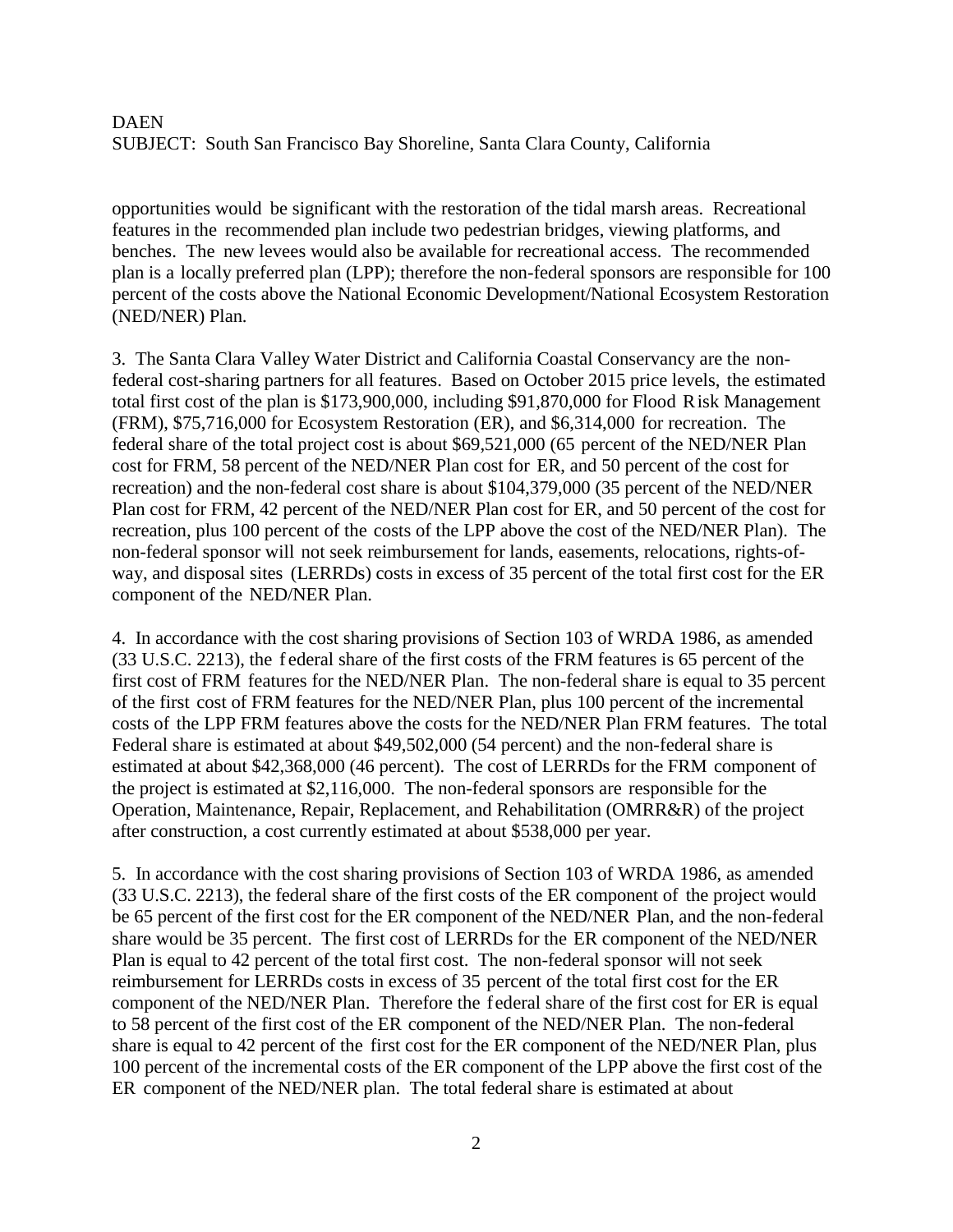\$16,862,000 (22 percent), and the non-federal share is estimated at about \$58,854,000 (78 percent). The cost of LERRDs is estimated at \$11,964,000. The total ER cost includes \$984,000 for monitoring and \$6,276,000 for adaptive management.

6. In accordance with the cost sharing provisions of Section 103 of WRDA 1986, as amended (33 U.S.C. 2213), the first costs of the recreation features, estimated to be \$6,314,000, would be cost shared at 50 percent, with an estimated federal share of \$3,157,000 and an estimated nonfederal share of \$3,157,000.

7. Based on a 3.125-percent discount rate and a 50-year period of analysis, the total equivalent annual NED costs of the project are estimated to be \$8,297,000, including OMRR&R, at October 2015 price levels.

a. The total equivalent average annual flood risk management costs are estimated to be \$4,363,000, including OMRR&R. The selected plan is estimated to have an assurance of over 99 percent in protecting portions of Santa Clara County, California from coastal flooding that has a one percent chance of occurrence in any year (1 percent annual chance of exceedance). The selected plan would reduce equivalent annual flood damages from coastal flooding by nearly 100 percent. The equivalent average annual benefits are estimated to range from nearly \$19 million under the low sea level change (SLC) scenario to nearly \$42 million under the high SLC scenario. Corresponding annual net benefits range from approximately \$14.2 million to \$37.4 million, with benefit-cost ratios ranging from 4.2 to 9.6.

b. The total equivalent average annual aquatic ecosystem restoration **c**osts are estimated to be \$3,679,000. The cost of the recommended aquatic ecosystem restoration features is justified by restoring approximately 2,900 acres of aquatic habitat and generating 48,308 average annual habitat units. The restored aquatic habitat would increase the habitat for the endemic Salt Marsh Harvest mouse and Ridgway's rail listed as endangered under the Endangered Species Act and would improve aquatic habitat for other species along Southern San Francisco Bay.

c. The total equivalent average annual recreation costs are estimated to be \$255,000. The selected plan would increase annual visitation to the Don Edwards National Wildlife Refuge by approximately 20 percent and create key connections in the San Francisco Bay Trail. The equivalent average annual benefits are estimated to be \$291,000 with net average annual benefits of \$36,000. The benefit-cost ratio is approximately 1.14 to 1.

8. I concur in the findings, conclusions, and recommendations of the reporting officers. Accordingly, I recommend that the plan to reduce flood damages, restore the ecosystem, and provide additional recreation opportunities along South San Francisco Bay in Santa Clara County, California be authorized in accordance with the reporting officers' recommended plan at an estimated cost of \$173,900,000 with such modifications as in the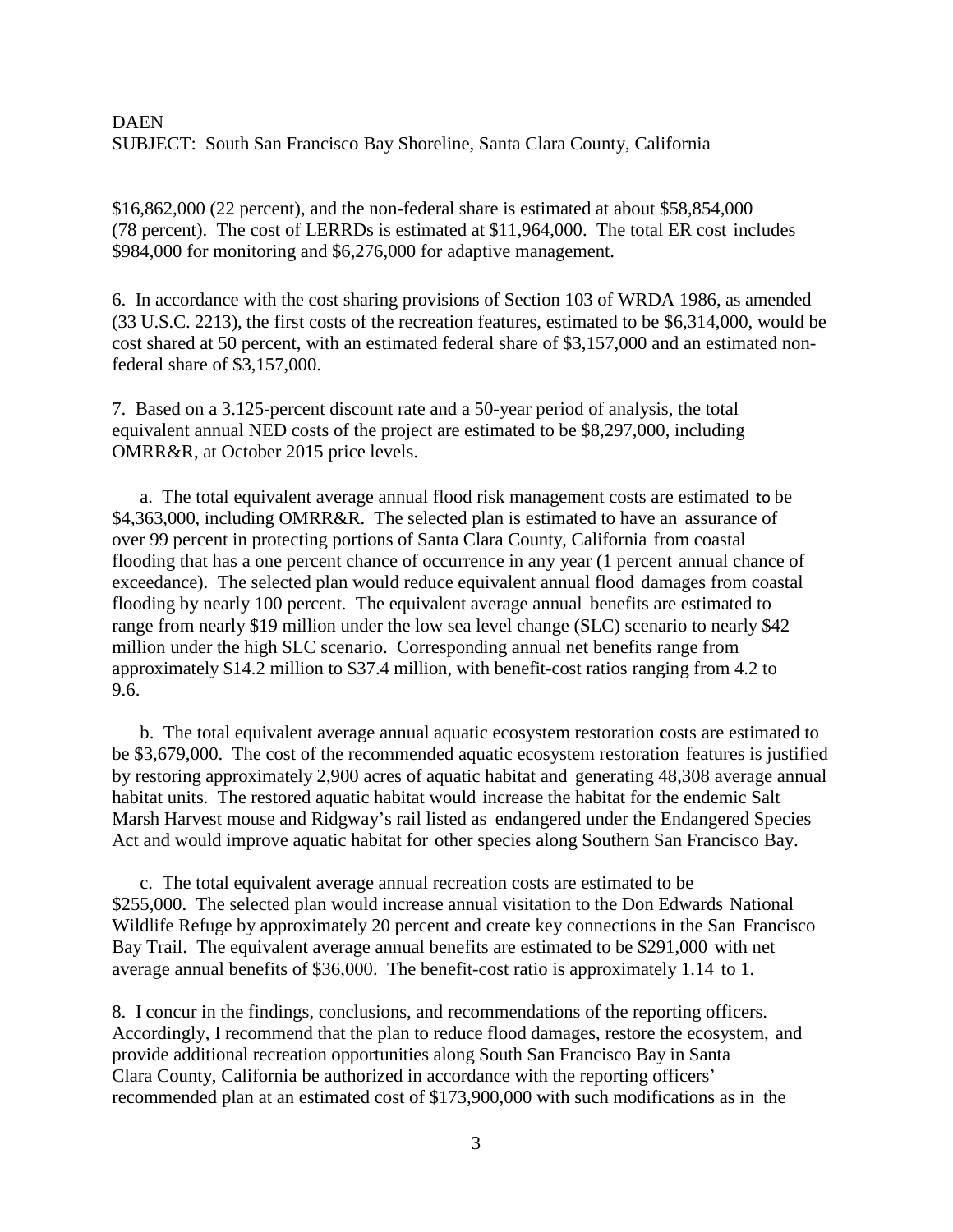discretion of the Chief of Engineers may be advisable. My recommendation is subject to the non-federal sponsor agreeing to comply with applicable federal laws and policies, including Section 103 of WRDA 1986, as amended (33 U.S.C. 2213). The non-federal sponsors would provide the non-federal cost share and all LERRDs. Further, the non-federal sponsors would be responsible for all OMRR&R. This recommendation is subject to the non-federal sponsors agreeing to comply with applicable federal laws and policies, including, but not limited to, the following:

a. Provide a minimum of 35 percent, but not to exceed 50 percent, of the total FRM costs of the NED/NER Plan, plus additional costs associated with the FRM features of the LPP, as further specified below:

1. Provide 35 percent of FRM design costs of the NED/NER Plan, plus 100 percent of the additional design costs associated with the FRM features of the LPP, in accordance with the terms of a design agreement entered into prior to commencement of design work for the project;

2. Provide, during construction, a contribution of funds equal to five percent of the total FRM costs of the NED/NER Plan;

3. Provide all lands, easements, and rights-of-way, perform or ensure the performance of any relocation determined by the government to be necessary for construction, operation, and maintenance of the FRM features of the LPP, and provide relocation assistance, all in compliance with applicable provisions of the Uniform Relocation Assistance and Real Property Acquisition Policies Act of 1970, as amended (42 U.S.C. 4601-4655), and the regulations contained in 49 C.F.R. Part 24;

4. Provide, during construction, any additional funds necessary to make its total contribution equal to 35 percent of the total FRM costs of the NED/NER Plan;

5. Provide, during construction, 100 percent of the total costs of the FRM features of the LPP that exceed the total FRM costs of the NED/NER Plan;

b. Provide a minimum of 35 percent of the total ER costs of the NED/NER Plan, plus additional costs associated with the ER component of the LPP, as further specified below:

1. Provide 35 percent of the ER design costs of the NED/NER Plan, plus 100 percent of the additional design costs associated with the ER component of the LPP, in accordance with the terms of a design agreement entered into prior to commencement of design work for the project;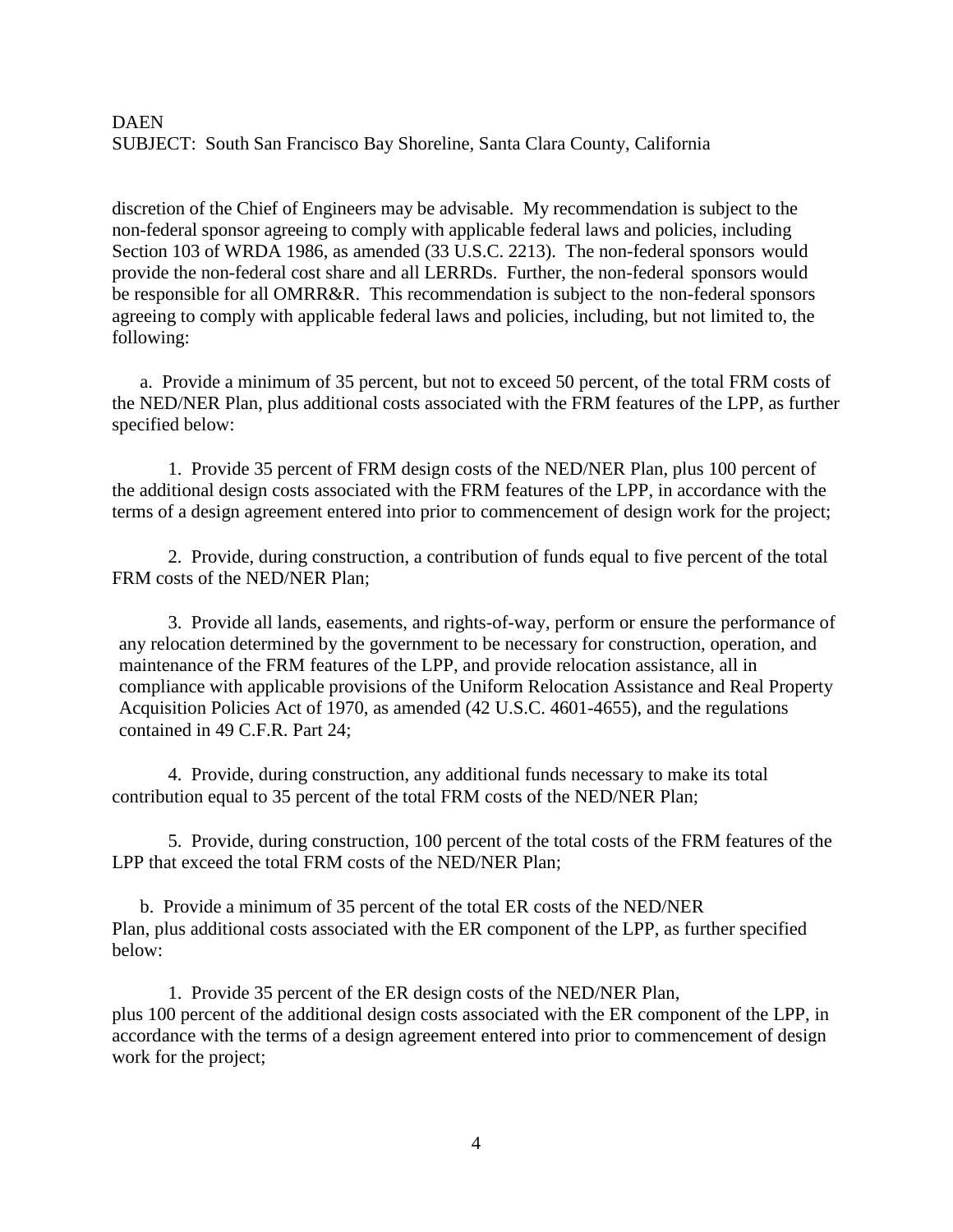2. Provide all lands, easements, and rights-of-way, perform or ensure the performance of any relocation determined by the government to be necessary for construction, operation, and maintenance of the ER component of the LPP, and provide relocation assistance, all in compliance with applicable provisions of the Uniform Relocation Assistance and Real Property Acquisition Policies Act of 1970, as amended (42 U.S.C. 4601-4655), and the regulations contained in 49 C.F.R. Part 24;

3. Provide, during construction, any additional funds necessary to make its total contribution equal to 35 percent of the total ER costs of the NED/NER Plan;

4. Provide, during construction, 100 percent of the total costs of the ER component of the LPP that exceed the total ER costs of the NED/NER Plan;

e. Provide 50 percent of the total costs of the recreation features of the NED/NER Plan as further specified below:

1. Provide 50 percent of design costs in accordance with the terms of a design agreement entered into prior to commencement of design work for the project;

2. Provide, during construction, any additional funds necessary to make its total contribution equal to 50 percent of the total costs of the recreation features of the NED/NER Plan;

3. Provide, during construction, 100 percent of excess recreation costs in the event that the federal share of total recreation costs exceeds 10 percent of the federal share of total FRM costs plus the federal share of total ER costs;

d. Prevent obstructions or encroachments on the project (including prescribing and enforcing regulations to prevent such obstructions or encroachments) such as any new developments on project lands, easements, and rights-of-way or the addition of facilities which might reduce the level of protection the FRM features of the project afford, reduce the outputs produced by the ER component of the project, hinder operation and maintenance of the project, or interfere with the project's proper function;

e. Inform affected interests, at least annually, of the extent of protection afforded by the FRM features of the project; participate in and comply with applicable federal floodplain management and flood insurance programs; comply with Section 402 of the WRDA of 1986, as amended (33 U.S.C. 701b-12); and publicize floodplain information in the area concerned and provide this information to zoning and other regulatory agencies for their use in adopting regulations, or taking other actions, to prevent unwise future development and to ensure compatibility with protection levels provided by the FRM features of the project;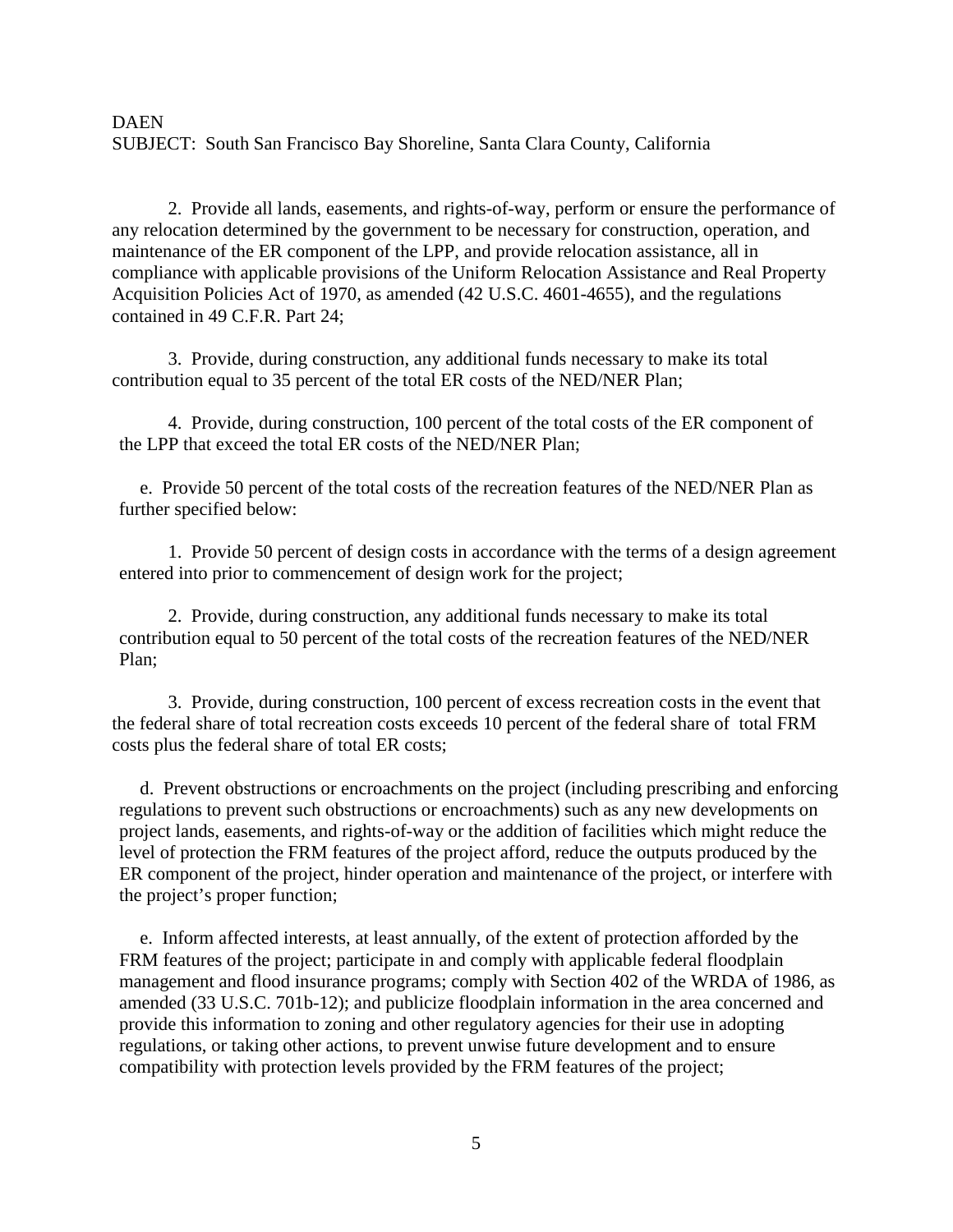f. Shall not use the ER component of the project or lands, easements, and rights-of-way required for such component as a wetlands bank or mitigation credit for any other project;

g. Keep the recreation features, and access roads, parking areas, and other associated public use facilities, open and available to all on equal terms;

h. For so long as the project remains authorized, operate, maintain, repair, rehabilitate, and replace the project, or functional portions of the project, including any mitigation features, at no cost to the government, in a manner compatible with the project's authorized purposes and in accordance with applicable federal and state laws and regulations and any specific directions prescribed by the government;

i. Hold and save the United States free from all damages arising from the construction, operation, maintenance, repair, rehabilitation, and replacement of the project and any betterments, except for damages due to the fault or negligence of the United States or its contractors;

j. Perform, or ensure performance of, any investigations for hazardous substances that are determined necessary to identify the existence and extent of any hazardous substances regulated under the Comprehensive Environmental Response, Compensation, and Liability Act (CERCLA), as amended (42 U.S.C. 9601-9675), that may exist in, on, or under lands, easements, or rights-of-way that the government determines to be required for construction, operation, and maintenance of the project. However, for lands that the government determines to be subject to the navigation servitude, only the government shall perform such investigations unless the government provides the non-federal sponsor with prior specific written direction, in which case the non-federal sponsor shall perform such investigations in accordance with such written direction;

k. Assume, as between the government and the non-federal sponsor, complete financial responsibility for all necessary remediation and response costs of any hazardous substances regulated under CERCLA that are located in, on, or under lands, easements, or rights-of-way that the government determines to be required for construction, operation, and maintenance of the project; and

l. Agree, as between the government and the non-federal sponsor, that the non federal sponsor shall be considered the operator of the project for the purpose of CERCLA liability, and to the maximum extent practicable, operate, maintain, repair, rehabilitate, and replace the project in a manner that will not cause liability to arise under CERCLA.

9. The recommendation contained herein reflects the information available at this time and current departmental policies governing formulation of individual projects. It does not reflect program and budgeting priorities in the formulation of a national civil works construction